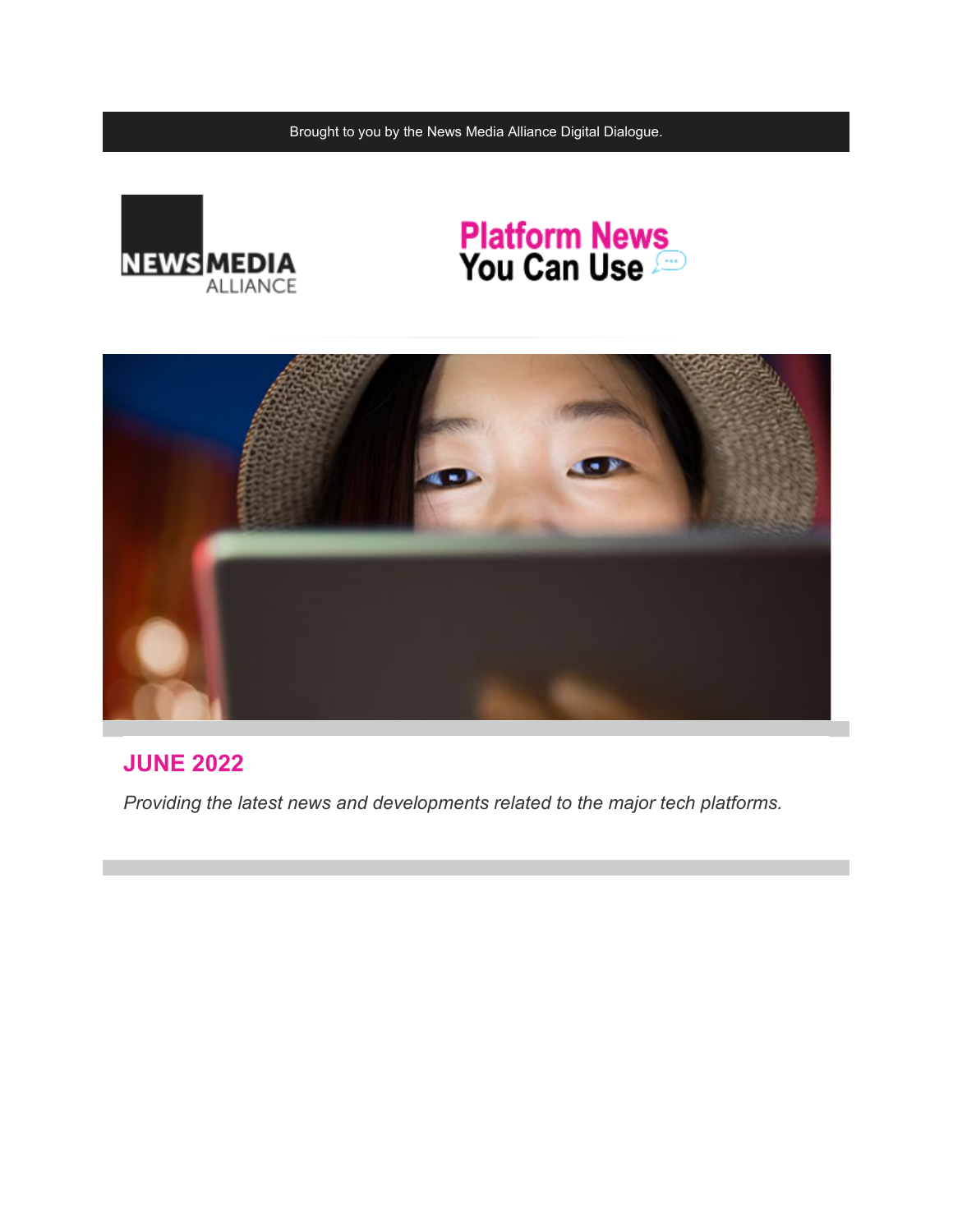

#### **Facebook / Meta**

**Behind the Scenes of Political Fact-Checking:** A look at Meta's fact-checking initiative in action during the 2022 Australian federal election. [Read more.](https://email.newsmediaalliance.org/c/1Kt5k71PowW3lr9S4bIjjZeZLMXY)

**Business Messaging:** Meta unveiled its expanding business messaging services available worldwide. [Read more.](https://email.newsmediaalliance.org/c/1Kt5kmdUycNxLqXNI3lO9dBfyCCl)

**New Tools for Small Businesses:** Meta revealed new tools to help small businesses wield better results with customers across its platforms. [Read more.](https://email.newsmediaalliance.org/c/1Kt5kBpZHSF2bqLJlUZiYrXvlsgI)

**Widely Viewed Content Report:** Meta released its Widely Viewed Content Report for the first quarter of 2022. The report highlights the mostviewed organic content in feed in the US. [Read](https://email.newsmediaalliance.org/c/1Kt5kQC4RywwBqzEZMCNNGjL8hV5)  [more.](https://email.newsmediaalliance.org/c/1Kt5kQC4RywwBqzEZMCNNGjL8hV5)

**Connecting the Metaverse:** A deeper look into the future of the Metaverse, its technology, interconnectivity, and the broader vision for what it might accomplish. [Read more.](https://email.newsmediaalliance.org/c/1Kt5l5Oa1eo11qnADEgiCUG0V7zs)



## **Google**

**Local News Field Guide:** Google News Initiative (GNI) and Chalkbeat have launched an 8-module guide to help news organizations rethink the traditional approach to local reporting, audience building, and creating long-lasting revenue streams. [Read more.](https://email.newsmediaalliance.org/c/1Kt5ll0faUfvrqbwhvTNs92gHXdP)

**Pricing Newsletters:** South Carolina-based publisher *The Post and Courier* saw early success for a paid newsletter after adjusting pricing based on GNI's Subscription Lab data. [Read more.](https://email.newsmediaalliance.org/c/1Kt5lAckkA6ZRpZrVnxihnowuMSc)

**Ad Center:** Google's new 'My Ad Center' will allow users to control ads by topic and brand, along with the option to opt-out of personalized ads. [Read more.](https://email.newsmediaalliance.org/c/1Kt5lPopufYuhpNnzfaN6BKMhCwz)

**New Marketing Tools:** Google shares new marketing tools for Search and YouTube. [Read](https://email.newsmediaalliance.org/c/1Kt5mjMzNBHt7ppeQYrML4thRhPj)  [more.](https://email.newsmediaalliance.org/c/1Kt5mjMzNBHt7ppeQYrML4thRhPj)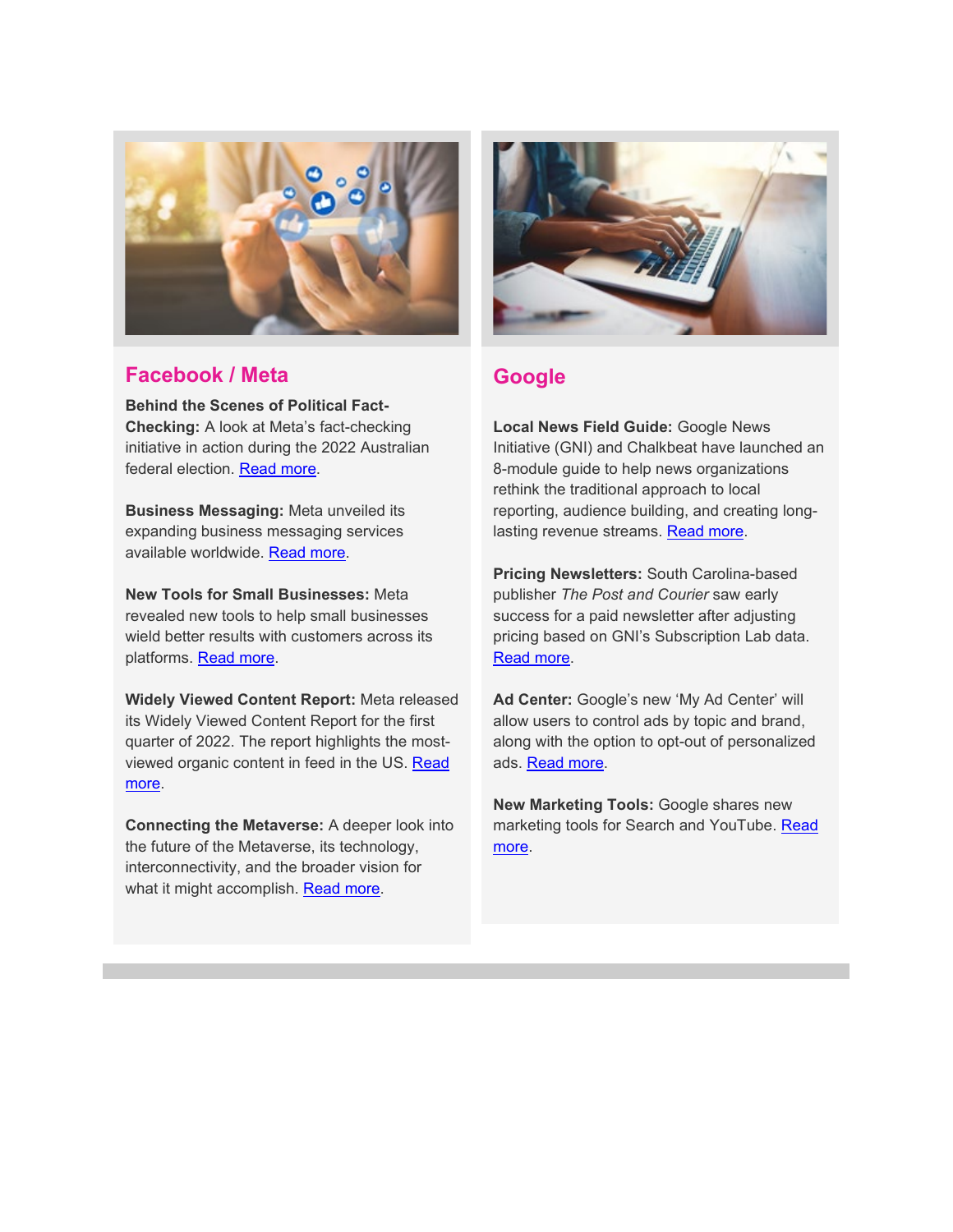

#### **Twitter**

**Crisis Misinformation Policy:** Twitter unveiled a new misinformation policy to ensure access to reliable information during crisis events and slow the spread of misinformation. [Read more.](https://email.newsmediaalliance.org/c/1Kt5myYEXhyXxpdauQ5hAiPxE7tG)



# **Apple**

**New Rules:** Apple's new rules require app developers to notify users of subscription price increases, but no longer require users to specifically opt-in to higher rates. [Read more.](https://email.newsmediaalliance.org/c/1Kt5mOaK6XqrXp168HIMpxbNqX83)



## **Who Else to Watch**

**TikTok's Ad Solution:** TikTok introduced Branded Mission, an advertising program that allows advertisers to crowdsource content from creators on TikTok, turn top-performing videos into ads, and increase media impressions. Read [more.](https://email.newsmediaalliance.org/c/1Kt5n3mPgDhWnoP1MzmheLy3dMMq)



# **What We're Reading**

• [TikTok has over 1 billion active users: Time for](https://email.newsmediaalliance.org/c/1Kt5niyUqj9qNoCXqqZM3ZUj0CqN)  [publishers to get serious on the platform?](https://email.newsmediaalliance.org/c/1Kt5niyUqj9qNoCXqqZM3ZUj0CqN) (What's New In Publishing)

- How publishers are future proofing their [commerce offerings for post-pandemic](https://email.newsmediaalliance.org/c/1Kt5nxKZzZ0VdoqT4iDgTegyNs5a)  [consumers](https://email.newsmediaalliance.org/c/1Kt5nxKZzZ0VdoqT4iDgTegyNs5a) (Digiday)
- [There's No Better Time for Brands to Bet on](https://email.newsmediaalliance.org/c/1Kt5nMX4JESpDoeOIagLIsCOAhJx)  [Augmented Reality](https://email.newsmediaalliance.org/c/1Kt5nMX4JESpDoeOIagLIsCOAhJx) (Adweek)